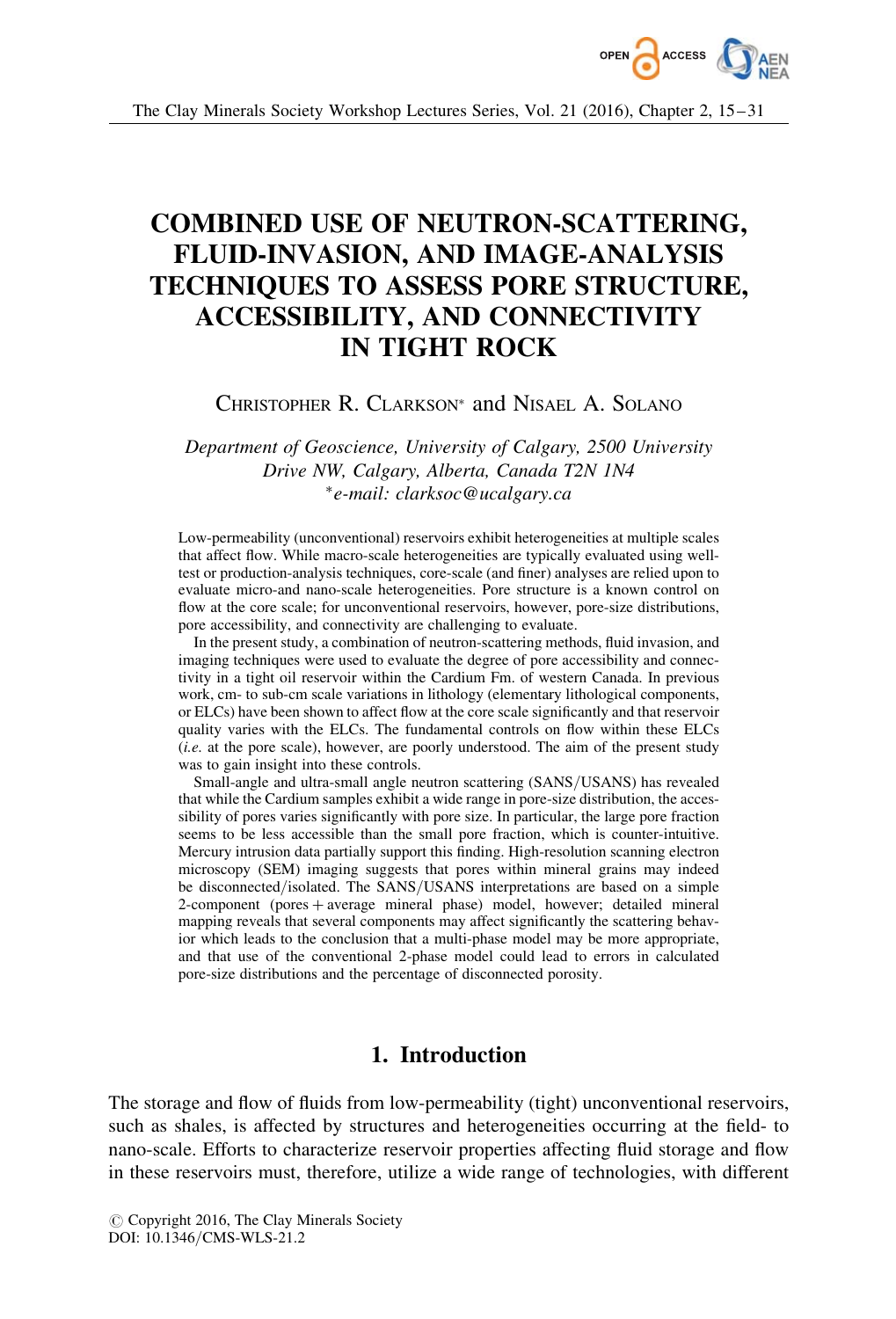resolutions, from field to laboratory scale (Figure 1). These characterization efforts are necessary to assist with the placement and performance evaluation of wells in unconventional reservoirs. The efforts are also useful in evaluating the potential for greenhouse gas (e.g.  $CO<sub>2</sub>$ ) injection and storage for mitigating greenhouse gas emissions.

The transport processes in shales that occur from the macro- to molecular-scale was described by Javadpour *et al.* (2007) (Figure 2). Flow of gas at the macroscale, through hydraulic and natural fractures (macro- to micro-scale), is primarily pressure-driven flow (described by Darcy's Law), while flow at finer scales in the shale matrix, through organic and inorganic matter, may occur through a variety of processes including slip-flow and diffusion. While flow at the macro-scale is typically quantified using production (rate-transient) analysis (Clarkson, 2013a, 2013b) and well-test (pressuretransient) analysis (Clarkson et al., 2012a), using transmission of fluids and pressure observations through a wellbore, flow at the micro- and finer scales must be quantified using reservoir samples (core-scale and smaller).

The focus of the current study was on the use of reservoir sample-analysis techniques to characterize pore-structure accessibility and connectivity, which are key controls on fluid flow at the micro- to nano-scale. Imaging techniques may be used to visualize



Figure 1. Analytical techniques used to characterize unconventional reservoir properties affecting fluid storage and flow from very large (field) to very small (nano) scale. The methods used by the authors' research group to characterize micro- to nano-scale pore structure and connectivity are highlighted in bold: X-ray-mCT (X-ray micro-computed tomography), optical (petrographic) microscopy, SEM (scanning electron microscopy), TEM (transmission electron microscopy), MIP (mercury intrusion porosimetry), LPAN2 (low-pressure adsorption using nitrogen gas), LPACO2 (low-pressure adsorption using carbon dioxide gas), and He Pyc./Hg Dens. (helium pycnometry to obtain grain density and mercury density – a combination of these densities was used to calculate total porosity) (modified from Krause et al., 1987; Bustin et al., 2008).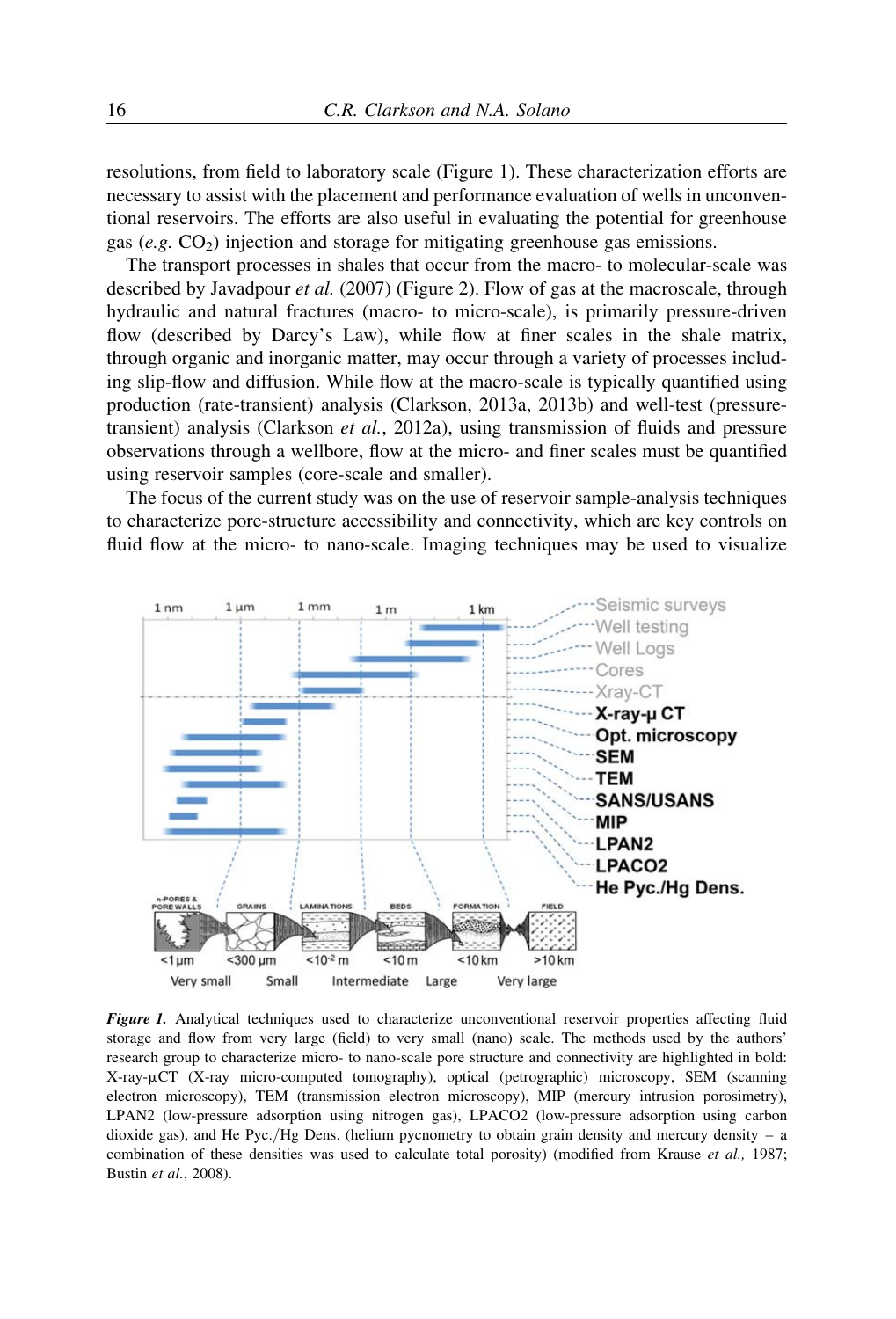

Figure 2. Transport processes occurring from macro- to molecular-scale in shales. Production data (ratetransient) and well-test (pressure transient) analysis are used to characterize flow at the macro-scale, while reservoir samples at core and finer scale are required to characterize flow at the meso- and finer scales (after Clarkson et al., 2012c, modified from Javadpour et al., 2007).

geologic controls at these scales. A mosaic of images gathered using a variety of techniques (Figure 3) was used to illustrate geologic structures and heterogeneities controlling flow. A core-slab photo in the upper left panel (Figure 3) illustrates various elementary lithological components (ELCs) which are lithologies occurring at the cm- to sub-cm scale (bedding, sub-bedding), appearing as patches of different colors [i.e. clean litharenites (light brown), argillaceous litharenites (medium brown), and mudstone (dark brown)]. These ELCs have differing levels of porosity and permeability due primarily to variations in grain size and the degree of cementation. X-ray computed tomography (XRCT) imaging performed on core plugs sub-sampled from a larger-diameter core may be used to evaluate bulk-density contrasts occurring at the mm to micron scale, which in turn is useful for assessing porosity distribution (upper right panel). Backscatter electron (BSE) images obtained from SEM can be used for visualization pore structure at the micron- to nano-scale (middle and lower left panels) while transmission electron microscopy (TEM) is useful in imaging nano-scale structures. These latter techniques (SEM and TEM) can also be used for understanding pore association (where the pores reside) and pore morphology; further, SEM images gathered in three dimensions can be useful for understanding pore connectivity at the micron scale. Confirmation and quantification of accessibility and connectivity using fluid invasion  $(e, g)$ . low-pressure adsorption of gases and mercury intrusion) and neutron-scattering methods are desirable.

In previous research (Solano *et al.*, 2014), the volumetric distribution of ELCs (Figure 3, upper left panel) at the core scale (slabbed, full diameter core) was quantified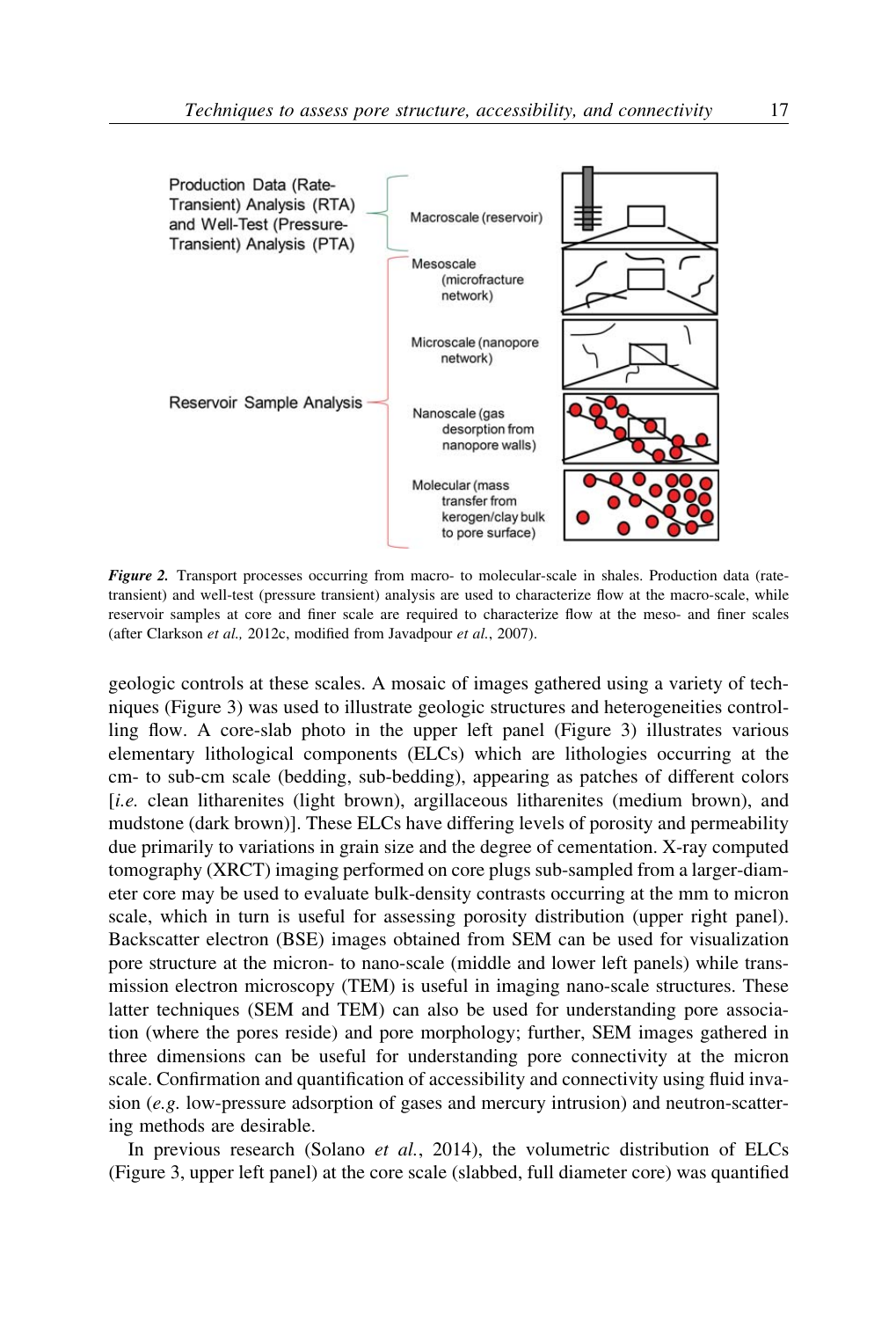

Figure 3. Use of imaging methods to visualize geologic structures controlling flow at core- and finer scale. Core photography (a) is used for imaging the distribution of elementary lithological components, and X-ray micro-computed tomography (b) for imaging bulk-density contrasts and patches of dissimilar reservoir quality in core plugs (sampled from a large whole-core sample). Panels c and d illustrate the use of backscatter imaging from scanning electron microscopy (SEM) for imaging micro- to nano-scale pore structures and their associations. Panel e illustrates the use of transmission electron microscopy (TEM) for imaging nano-scale structures (Jiang et al., 1997). Pores and porous regions in the XRCT and BSE/SEM images are represented by the darker areas.  $HRQ = high$  reservoir quality;  $LRQ = low$  reservoir quality. All images (except for TEM) were taken for reservoir samples obtained from a tight oil reservoir within the Cardium Formation (Pembina Field) in western Canada.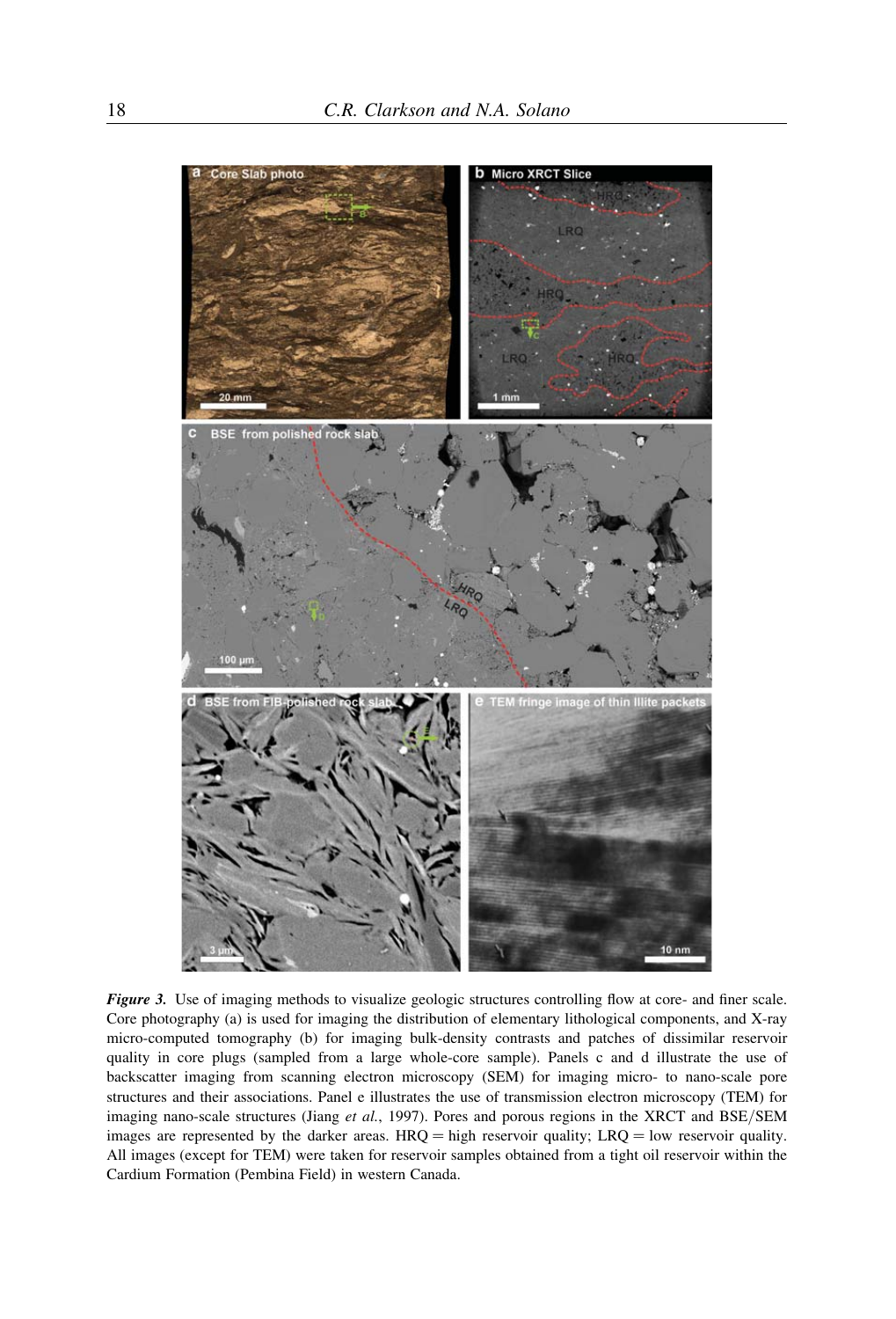using a combination of digital photography and XRCT. Reservoir quality indicators, porosity and permeability, obtained through use of XRCT and pressure-decay profile permeability (PDPK) measurements, respectively, were then mapped across the slabbed core face (Figure 4). The XRCT-derived bulk densities were converted to porosity estimates using standards; PDPK measurements were performed on a  $5 \text{ mm} \times 5 \text{ mm}$  grid to create a 2D permeability map across the slabbed core face (details of this procedure were provided by Solano *et al.* (2014). The resulting 2D map can be used to understand connectivity between ELCs and reservoir-quality differences between them, and their controls on full-diameter core permeability tests. However, in order to gain an understanding of micro-/nano-structural controls on reservoir quality within ELCs, additional analytical measurements are required. For this purpose, a combination of small and ultra-small angle neutron scattering



Figure 4. Use of XRCT and PDPK to provide a 2D map of porosity and permeability of a slabbed core obtained from a Pembina Cardium tight oil reservoir. Panel a is a photograph of a core slab surface and shows a two-dimensional grid indicating the location of permeability measurements using a profile permeameter tool (PDPK). Panel b is a virtual representation of panel a on which the color scale represents attenuation of X-ray transmitted intensities (in Hounsfield units) as extracted from an X-ray computed tomography dataset collected from the core to the left (before slabbing it). The size of the blue circles superimposed on this image is proportional to the permeability measured on each spot. Panel c displays a 2D map of porosity values obtained from the X-ray computed tomography. Panel d shows the twodimensional distribution of permeability across the core slab surface, with the color scale presented as Log (permeability, mD) (modified from Solano et al., 2014).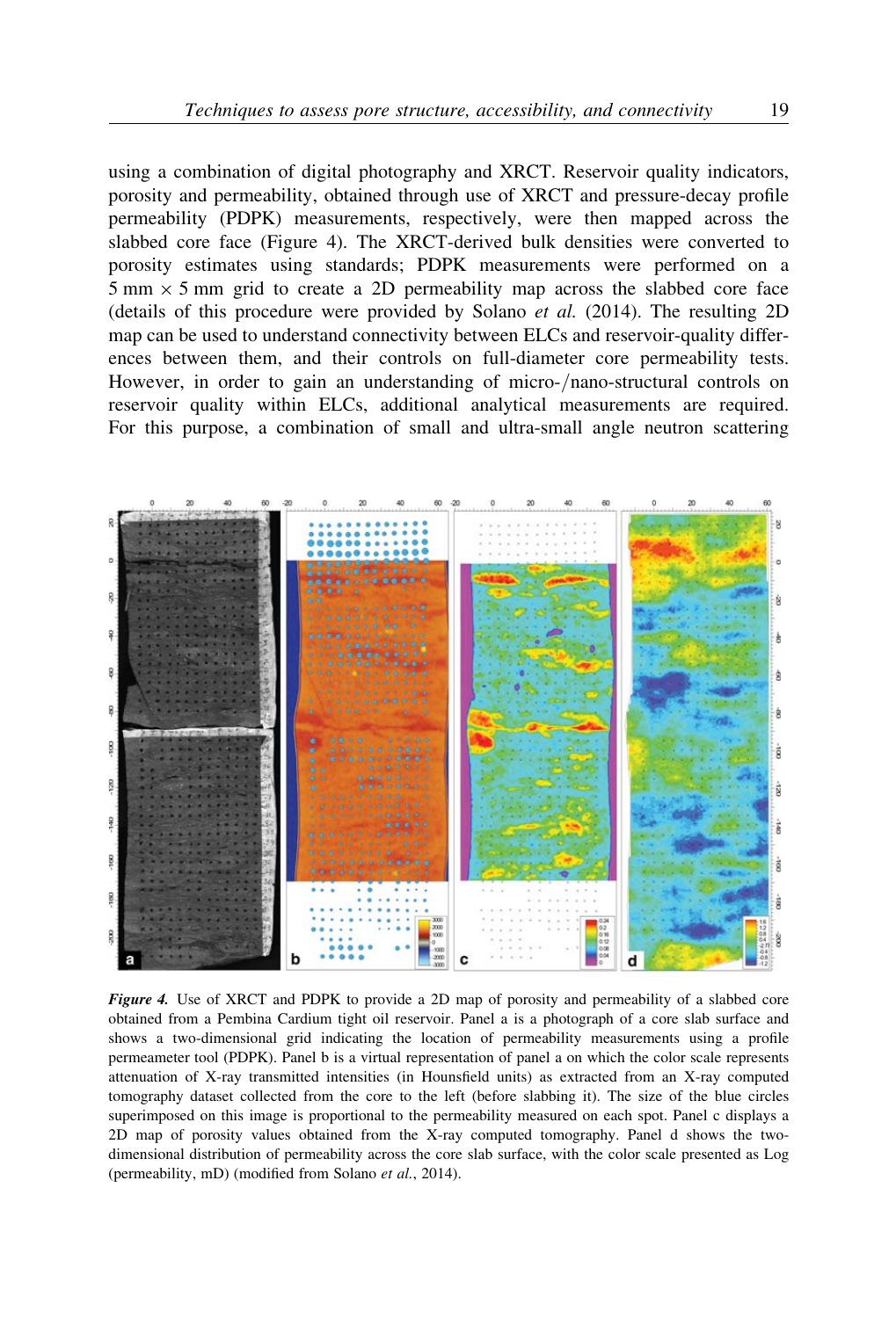

Figure 5. Comparison of pore-size distributions obtained from low-pressure adsorption with N2 (LPA-N2) and small/ultra-small angle neutron scattering (SANS/USANS) (modified from Clarkson et al., 2012b).

(SANS/USANS), mercury intrusion porosimetry (MIP), and low-pressure adsorption  $(LPA)$  for 'bulk' property estimation *(i.e.* porosity and pore-size distribution) was used, while imaging techniques (BSE-SEM) were used to understand pore-structure association.

Previous work by the Clarkson research group (Clarkson et al., 2012b; Clarkson et al., 2013) has focused mostly on comparisons of pore-size distributions obtained from LPA and SANS/USANS. These comparisons have been favorable for the most part, as illustrated in Figure 5 and discussed by Clarkson et al. (2012b). For conventional and unconventional reservoirs, however, mercury intrusion methods are more commonly used to assess reservoir quality, through attainment of pore-throat distributions (a more direct indicator of permeability) and permeability. Furthermore, the shape of the intrusion profile may be used to evaluate the connectivity of the pores in different pore-size ranges. The focus of the current work was, therefore, on the comparison of SANS/ USANS and MIP for evaluation of unconventional reservoir pore structure, accessibility, and connectivity.

## 2. Samples and methods

The samples probed using SANS/USANS techniques corresponded to the two volumetrically dominant rock types in low-permeability, light-oil bearing areas of the Pembina-Cardium pool in west-central Alberta, Canada. Core-plug samples oriented parallel to the bedding planes were extracted from legacy cores using an air-cooled coring bit system (Figure 6); several axial slices were cut from these plugs and micro-machined down to their final geometry (diameter  $\approx 11$  mm, thickness  $\approx 1$  mm) using a dual rotary axis micro-CNC setup.

The SANS/USANS analysis was focused primarily on samples obtained from two wells in the Pembina-Cardium pool (Table 1).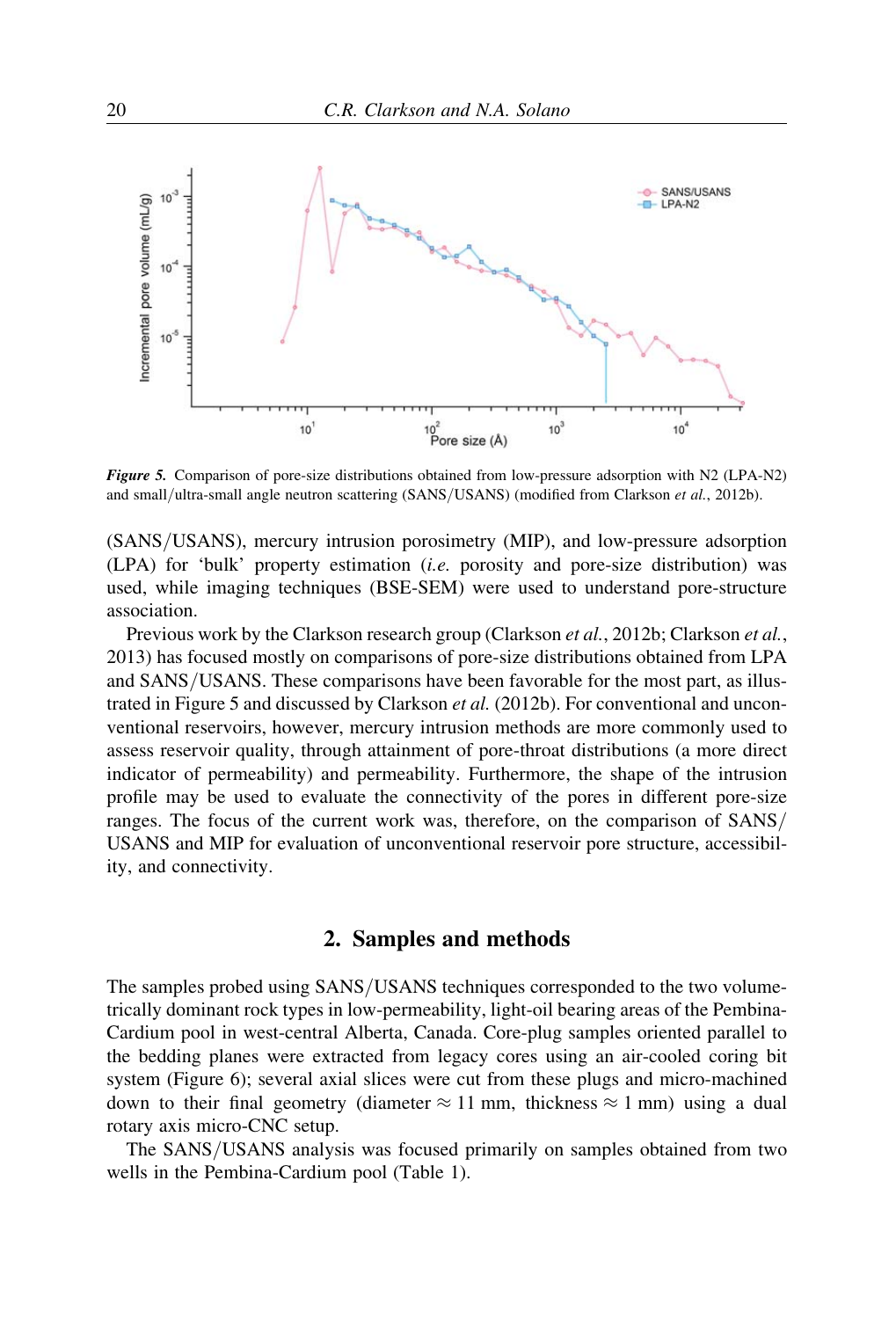

Figure 6. Illustration of selection and preparation of samples for SANS/USANS analysis. Full diameter legacy core samples, located at the base of the Cardium reservoir where lower reservoir quality occurs, were sub-sampled using core plugs.

The SANS experiments were performed on the General Purpose SANS instrument at the Oak Ridge National Laboratory (ORNL, Tennessee, USA), while the USANS experiments were performed at the National Institute for Standards and Technology, using the BT5 perfect crystal SANS instrument. In these experiments, the samples were irradiated with a collimated, monochromatic neutron beam; different detector-source configurations were used to collect small-angle and ultra-small-angle scattering datasets (SANS, USANS, respectively). The aim of these experiments was to gain further understanding of the pore structure and fluid – rock interactions occurring in the nano- to micrometer-sized pores within these rocks. The advantages of using SANS/USANS for pore structure-connectivity studies are: (1) a wide distribution of pore sizes can be

| <b>Table 1.</b> Well locations and samples used in the analyses. |  |  |
|------------------------------------------------------------------|--|--|
|------------------------------------------------------------------|--|--|

| Location       | <b>Sample</b>   | <b>Analysis</b> |
|----------------|-----------------|-----------------|
| 08-17-049-06W5 | 1101A2          | SANS/USANS      |
|                | 1102A1          | SANS/USANS      |
| 06-05-049-06W5 | <b>B20</b>      | SANS/USANS      |
|                | <b>S01</b>      | MIP             |
|                | S <sub>07</sub> | <b>MIP</b>      |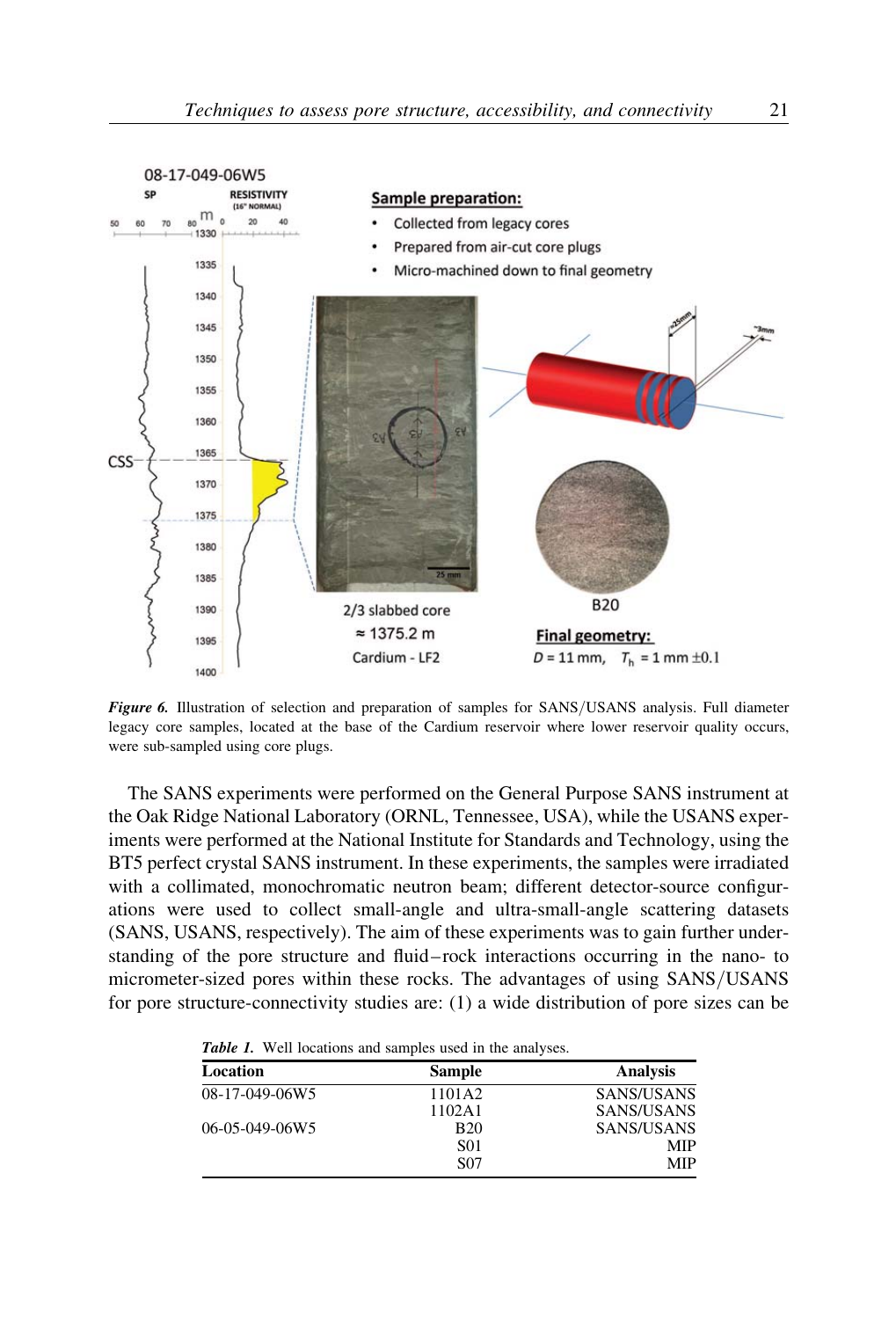investigated  $(\sim 1-10,000 \text{ nm})$ ; (2) measurements can be performed at elevated temperatures and pressures, simulating reservoir conditions; and (3) connected vs. unconnected porosity may be investigated.

Experimental procedures for obtaining porosity/pore-size distributions under ambient conditions followed those described by Clarkson et al. (2012b, 2013). Porosity, pore-size distribution (PSDs), and specific surface area (SSA) were calculated using a polydisperse sphere model (PDS) to represent the pore system in the rocks (Radlinski *et al.*, 2004).

Additional experiments were conducted on selected samples using the neutron contrast-matching technique (Melnichenko et al., 2012) in order to investigate the degree of accessibility of the pore network to  $CO<sub>2</sub>$  as a function of pore size.  $CO<sub>2</sub>$ was used in order to further our understanding of  $CO<sub>2</sub>$  storage in tight rocks. For this purpose, multiple scans of each sample were also performed using a high-pressure cell designed at ORNL under varying  $CO<sub>2</sub>$  pressures to establish the zero average contrast pressure – the residual scattering at this pressure, combined with the procedures of Melnichenko *et al.* (2012), was used to determine the amount of (unconnected) porosity inaccessible to  $CO<sub>2</sub>$ .

Mercury intrusion porosimetry data were also collected on equivalent samples to allow comparison with synthetic MIP curves generated from SANS/USANS data. The selected samples were processed in a jaw-crusher and sieved to a uniform size fraction of 2–4 mm before being dried in an oven at  $105^{\circ}$ C for 24 h to remove any liquids and volatiles. Dried and evacuated samples were loaded into a Micromeritics Autopore IV 9520 porosimeter on which mercury intrusion was measured at constant pressure steps up to 413.7 MPa. The measurements were conducted by Trican Geological Solutions in Calgary, Canada. Pore diameters were determined based on the Washburn equation assuming a mercury surface tension of  $485$  dynes/cm and a contact angle of  $130^{\circ}$ .

Additional insights regarding the pore system and mineralogical composition of these rocks were obtained through electron microscopy imaging using an FEI Quanta 250 FEG field emission scanning electron microscope. Different detectors installed on this instrument allowed for the compilation of high-resolution cathodoluminescence (CL), secondary- and backscattered-electron images (SE and BSE, respectively), as well as chemical elemental maps on polished rock surfaces. An additional set of BSE images was collected on two argon ion-milled samples through a commercial laboratory.

#### 3. Results

Combined SANS/USANS datasets were collected from the Cardium samples to analyze the pore structure and connectivity/accessibility of these pores. Combined SANS/ USANS scattering profiles, collected at ambient conditions for two samples from different Cardium lithofacies, are shown in Figure 7. The scattering intensity profiles appear to follow a negative slope of 3 on a log –log scale, which indicates a power-law scattering characteristic of a very rough (fractal) pore –matrix interface (Schmidt, 1982; Texeira, 1988; Clarkson et al., 2013). Qualitatively, these scattering profiles appear similar to those observed previously for shales (Clarkson et al., 2013).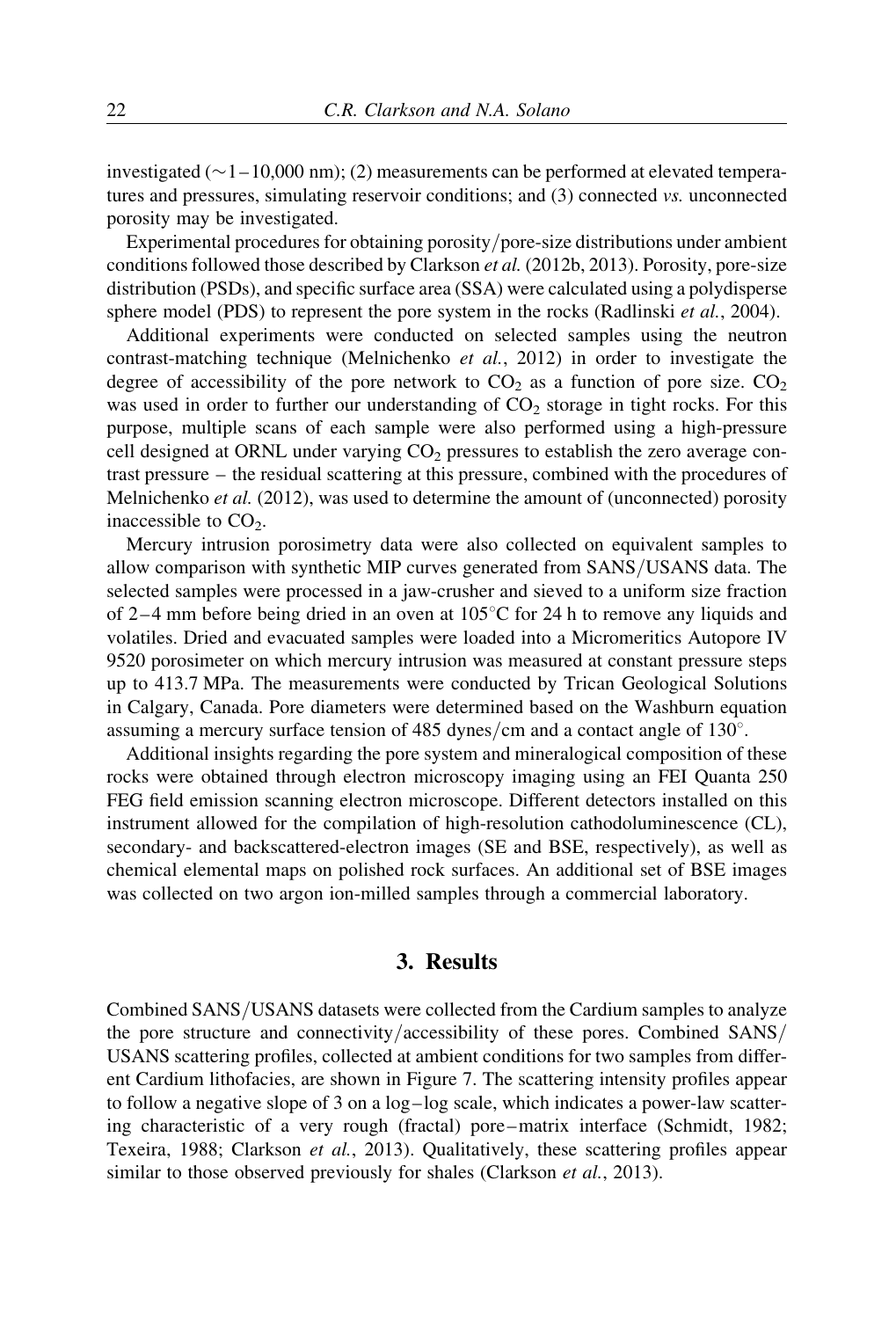

Figure 7. Combined SANS/USANS profiles for two Cardium Fm. samples with contrasting reservoir quality  $(B20 - high quality, 1102A1 - low quality)$ . A slope of  $-3$  is provided for reference. Pore radius (r) is expressed as a function of the scattering angle  $(O)$  in the upper horizontal axis according to the expression  $r = 2.5/Q$ .

The processed scattering data for the samples in Table 1 were converted to a PSD (Figure 8a), using the PDS model and the same values of interfacial tension and contact angle used for the actual mercury porosimetry data. The results of the PDS model application are given in Table 2. Equivalent mercury intrusion porosimetry curves are provided in Figure 8b.

SANS/USANS-derived specific surface area ranges between 4 and 27  $\text{m}^2/\text{g}$ . Three major pore-size regions can be observed from the PSD plots, one in the sub-nanometer region, another in the meso-pore region, and the third encompassing larger pores and centered at  $\sim$  300 nm. For comparison purposes, MIP-derived PSD and capillary pressure data were also included for two crushed rock samples from adjacent intervals representing ELCs similar to those of samples 1101A2 (sample S07) and B20 (sample S01) (see Table 1 for details). Comparing SANS/USANS- and MIP-derived PSDs (Figure 8a), SANS/USANS is seen to provide more detail in terms of short-range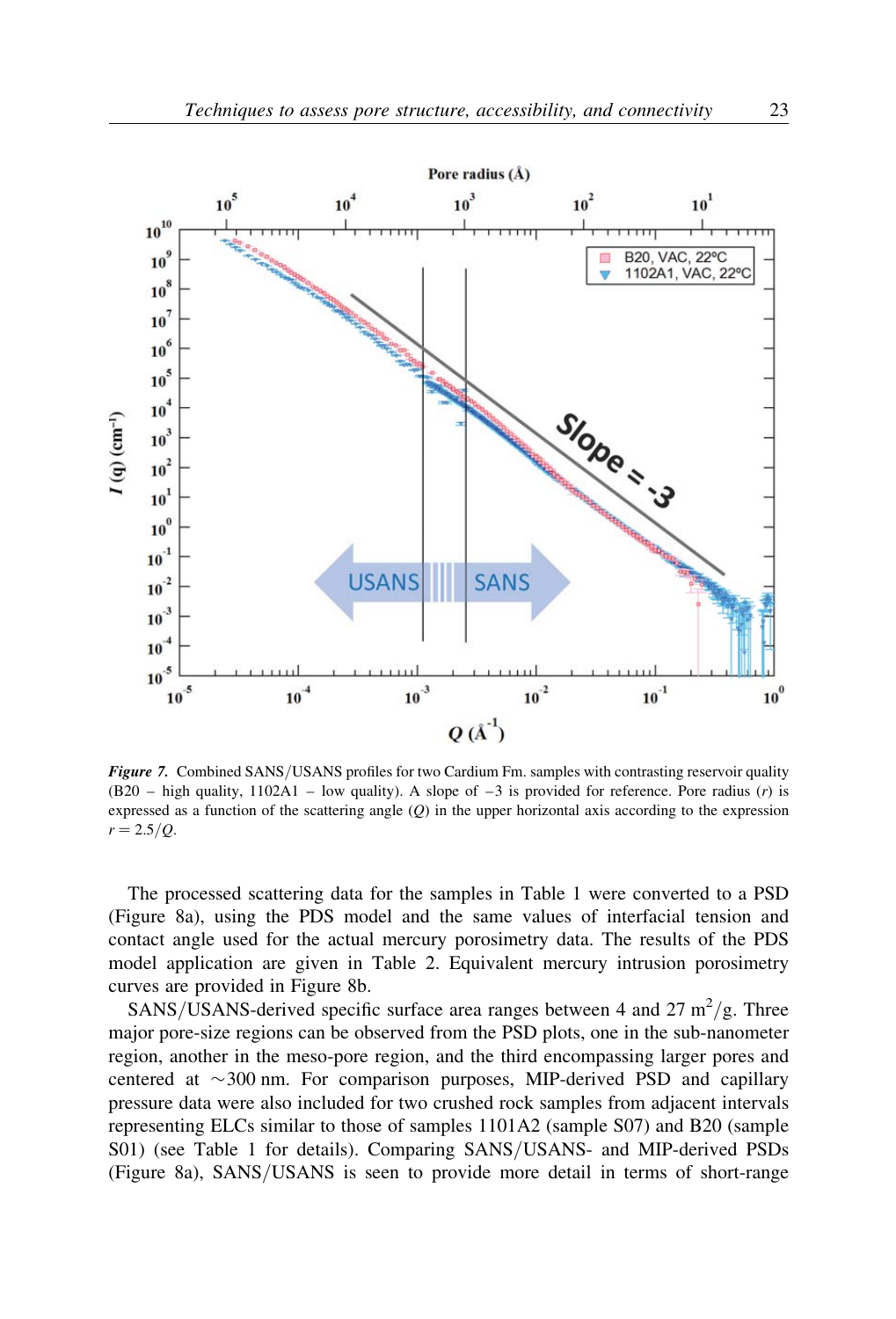

Figure 8. Pore-size distribution (PSD) obtained from small/ultra-small angle neutron scattering (SANS/USANS) and mercury intrusion porosimetry are shown in plot <sup>a</sup> for several samples from the Cardium Fm.; the curves have been shifted up for clarity as indicated on the legend. Mercury intrusion profiles are shown in <sup>p</sup>lot <sup>b</sup> for the same samples, S01 and S07, and including equivalent Hg-capillary pressure calculated from processe<sup>d</sup> SANS/USANS data for the other two samples.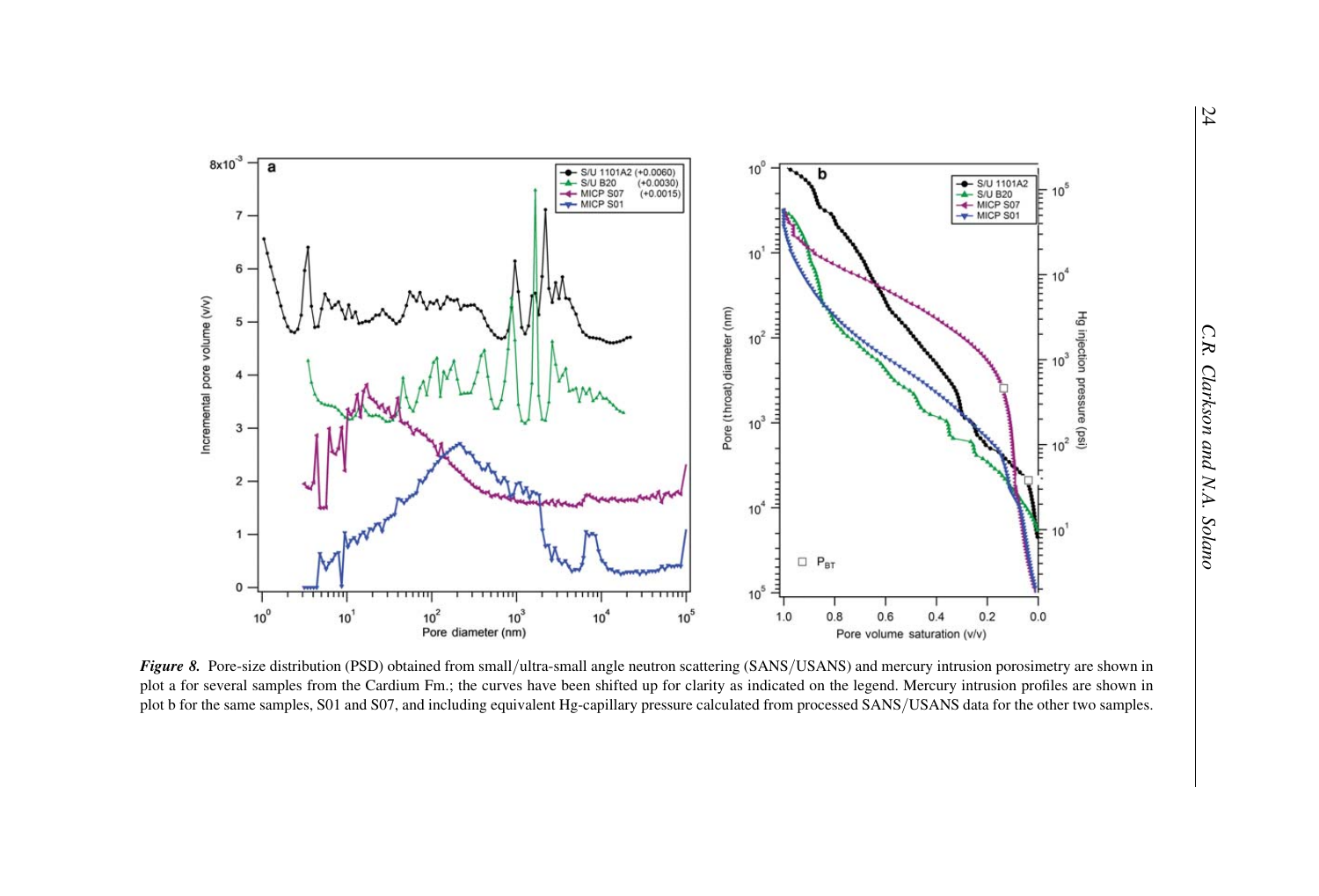| $SSA$ (m <sup>2</sup> /g)<br>PHI $(v/v)$ |
|------------------------------------------|
| 0.104<br>37.1                            |
| 0.073<br>4.33                            |
|                                          |

Table 2. Results of the analysis of SANS/USANS data for some of the samples using the PDS model (Radlinski et al., 2004).

variations in the PSD, and extends further into the small-size side of the spectrum. Comparing synthetic (SANS/USANS) and actual MIP capillary pressure curves (Figure 8b), the actual MIP curves appear to suggest a greater initial entry (breakthrough) pressure (high pressures at low saturated pore volume, labeled as  $P_{BT}$ ) compared to the SANS/ USANS-derived curves. High breakthrough pressure on the crushed rock samples might be associated with clusters of discrete pores with relatively large size, which are partly connected (or totally unconnected) to the sample's surface.

In order to gain further understanding of pore connectivity, accessibility of  $CO<sub>2</sub>$  to the pore network as a function of pore size was investigated for one of the samples in the USANS region (100 nm to 10  $\mu$ m). Within this range, the accessible porosity represents  $<80\%$  of the total pore volume for a given pore size. Moreover, these preliminary results suggest that relatively larger pores are less accessible to the injected gas (Figure 9). A similar trend was observed previously using the same technique on a moderately mature coal sample (Melnichenko et al., 2012), and on a sample of the Barnett shale (Clarkson et al., 2013). This somewhat puzzling result is explored further in the Discussion section below.

#### 4. Discussion

Traditionally, mercury intrusion data have been used for both conventional and unconventional reservoirs to evaluate reservoir quality at the core scale, providing estimates of pore-throat distributions and permeability. The shape of capillary pressure curves generated from mercury intrusion can also be used qualitatively to assess reservoir quality (Figure 10). From Figure 10, poor-quality (low permeability and porosity) reservoirs are seen to be characterized by high entry pressures and steep capillary pressure curves, while higher-quality reservoirs are characterized by low entry pressure and flatter capillary pressure curves. Referencing the actual MIP curves available for this study (Figure 8), the S01 is expected to have greater reservoir quality than the S07 sample; indeed, the S01 sample has larger pore throats relative to the S07 (see Figure 8).

Comparing MIP and SANS/USANS data for PSD and connectivity/accessibility information, some important inconsistencies are observed. Differences in PSDs are easily explainable: both techniques utilize fundamentally different measurement and physical principles in their interpretation; SANS/USANS have a much wider range of investigation; MIP provides pore-throat distributions vs. pore-size distributions for SANS/USANS; some distortion of the pore structure may occur with MIP due to high-pressure intrusion, particularly for small pore sizes; the assumption of a polydisperse sphere pore structure for SANS/USANS etc. Differences in interpretation of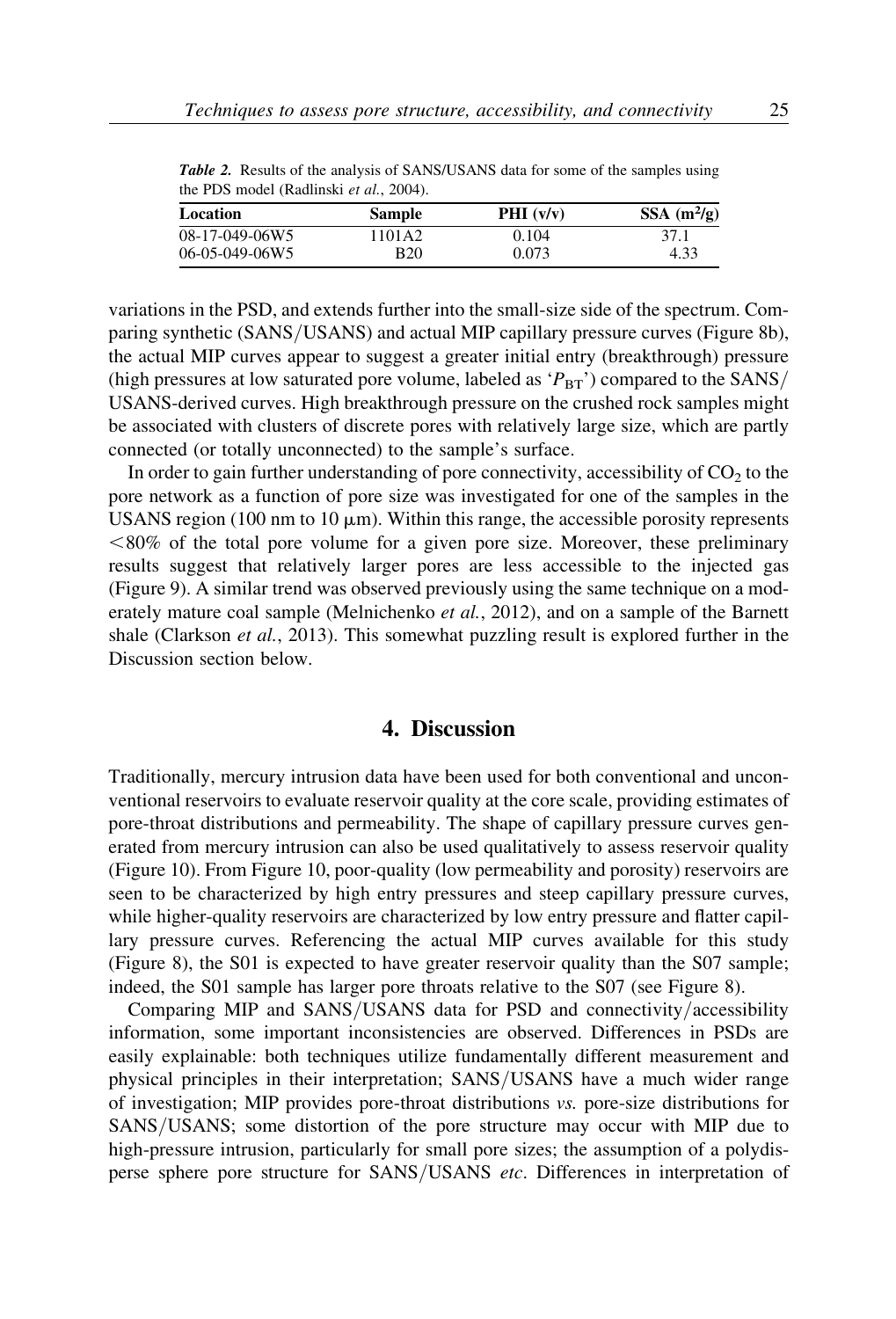

Figure 9. Processed USANS data showing the ratio of accessible to total porosity calculated for two lowpermeability samples from the Cardium Fm. Interestingly, this curve suggests that pores  $>2$   $\mu$ m are less accessible to  $CO_2$  than the smaller pores (<2  $\mu$ m), where there is more or less a constant ratio of accessible pores from between 55 and 80% of the total porosity.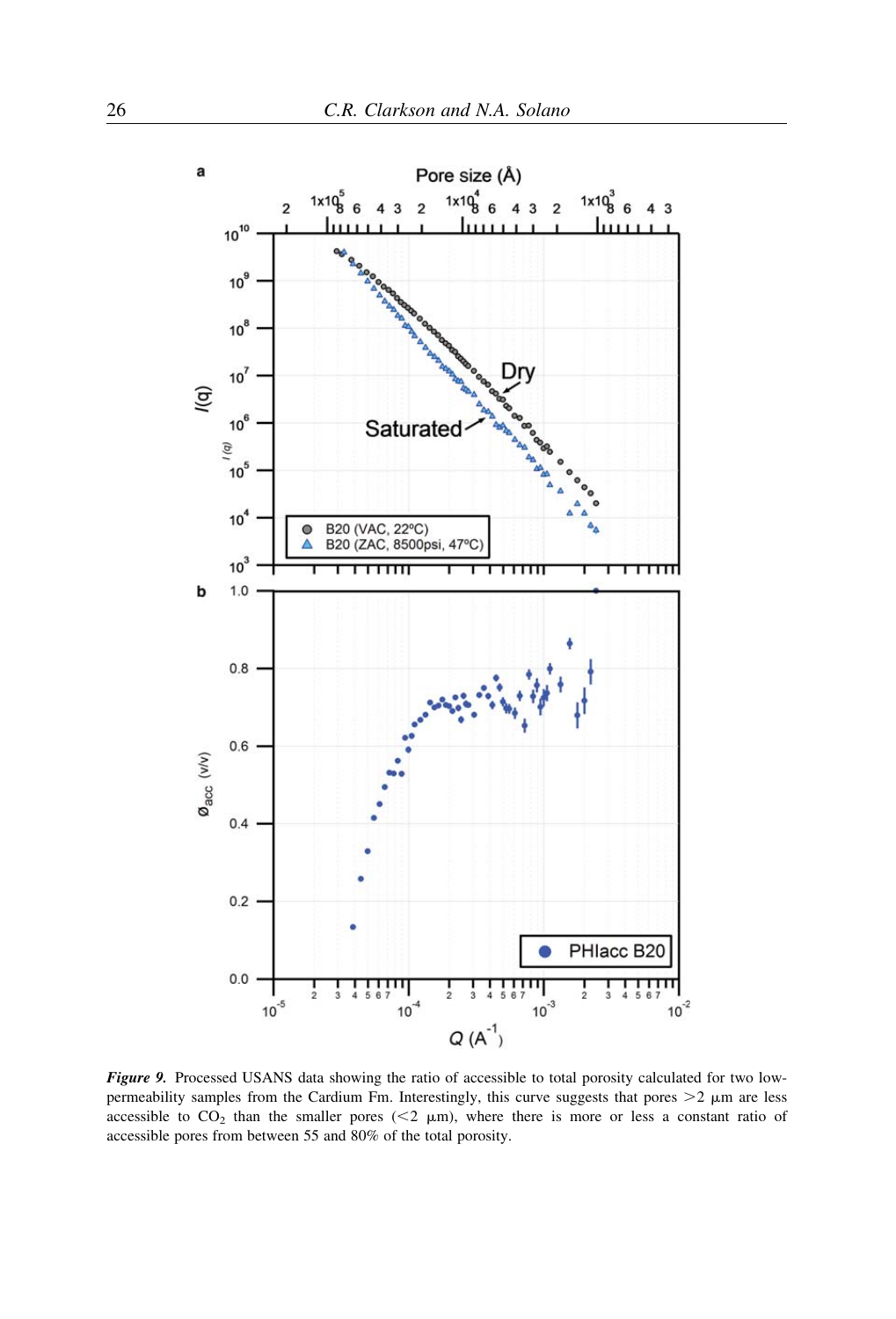

Figure 10. Impact of reservoir quality on petrophysical data. The shape of capillary pressure curves, commonly derived from mercury-intrusion, is significantly affected. Low-quality reservoirs typically have higher entry pressures and steep capillary pressure curves.

pore accessibility/connectivity are more difficult to explain. Comparing the synthetic and actual MIP curves (Figure 8), while the actual MIP curves are seen to have a relatively high entry pressure (pressure at which the internal pore structure of sample is accessed), followed by a slow increase in pressure with saturation, the synthetic curves (derived from SANS/USANS) have a smaller entry pressure and a more rapid increase in pressure with saturation. The difference may be due to the dissimilarity in sample size and preparation; the actual MIP curves were collected on crushed samples  $(2-4)$  mm) vs. small discs for the synthetic curves. Even though the largest pores in these samples might reach up to  $200 \mu m$  across, these pores may be isolated or form small clusters; smaller pores are quite likely to have been intruded before these larger pores are accessed, thus creating a shift of the PSD toward smaller pore sizes.

Similarly, several possible explanations exist for the large percentage of inaccessible pores interpreted from the USANS data (Figure 9). So far, three possible explanations have been found for the 'unconnected' porosity interpreted for the larger portion of the pore-size spectrum: (1) actual unconnected pores, probably representing fluid inclusions mainly within mineral grains such as quartz and partly-etched chert; (2) errors in scattering-length density (SLD) calculations, leading to further errors in the SANS/USANS data interpreted. The SLD calculation is a critical component of the porosity/SSA/PSD calculations using SANS/USANS, and is typically based on an 'average' mineral-phase composition. Within the samples, mineral grains/crystals may occur which have a scattering length density (SLD) that is substantially different from the average mineral phase in the sample. These mineral grains/crystals might be embedded inside larger grains representing solid mineral inclusions, although they are more commonly associated with the surrounding matrix as part of a fine-grained detrital component or even as a diagenetic product. (3) A combination of explanations 1 and 2.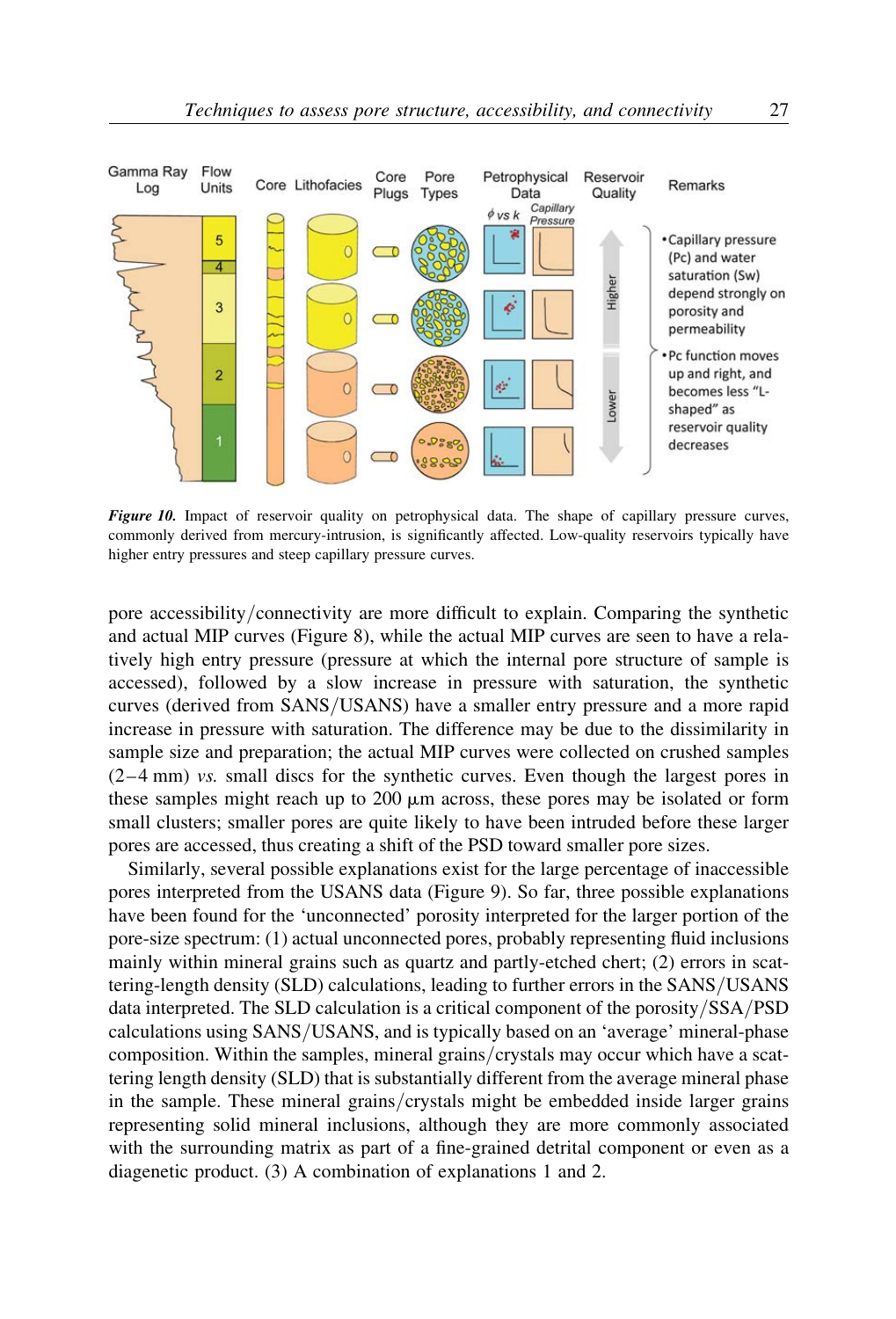The authors are currently investigating these possibilities using a combination of imaging methods (SEM, micro-XRCT), petrographic methods (chemical element mapping using EDX), and SANS/USANS/MIP.

In support of explanation 1, high-resolution SEM images were collected for two Cardium samples the surfaces of which were treated using a Broad Argon Ion Mill system (Figure 11). The images have a resolution of 5 nm per pixel, which allowed for the quantification of structurally intact nm-sized pores even within the clay-rich matrix filling the intergranular pore system. As anticipated from PSDs gathered from SANS/USANS/MIP (Figure 8a), the majority of pores are sub-micrometer scale and located within the clay-rich matrix. These pores exhibit tabular, elongated, and/or triangular cross-sections as a result of the collapse of clay laminae. Although less common, irregularly shaped pores were also observed and were mostly associated with detrital fine- to very fine sand- and silt-sized chert grains and quartz. With the aid of high-resolution SEM imaging, therefore, a possible source of unconnected porosity can be said to exist within quartz and slightly altered chert fragments. Further evidence includes the presence of small cubic crystals deposited adjacent to some of these pores; these are interpreted to be NaCl crystals formed after the pore was opened during the ion-milling process, exposing the encased NaCl-brine to a vacuum atmosphere.



Figure 11. SEM images collected from an ion-milled sample from the Cardium Fm. Locations marked on the index image to the left are enlarged in the central column (B1–B4) with subsequent magnification of selected areas from the latter provided in the right column (C1–C4). This montage highlights the dominant pore geometries observed: (a) irregular pores (B1, C1, B3, and C3); and (b) elongated/tabular and triangularshaped pores (B2, C2, B4, and C4). Note the presence of small cubic crystals precipitated adjacent to presumably disconnected, brine-filled pores, potentially exposed during the ion-milling process.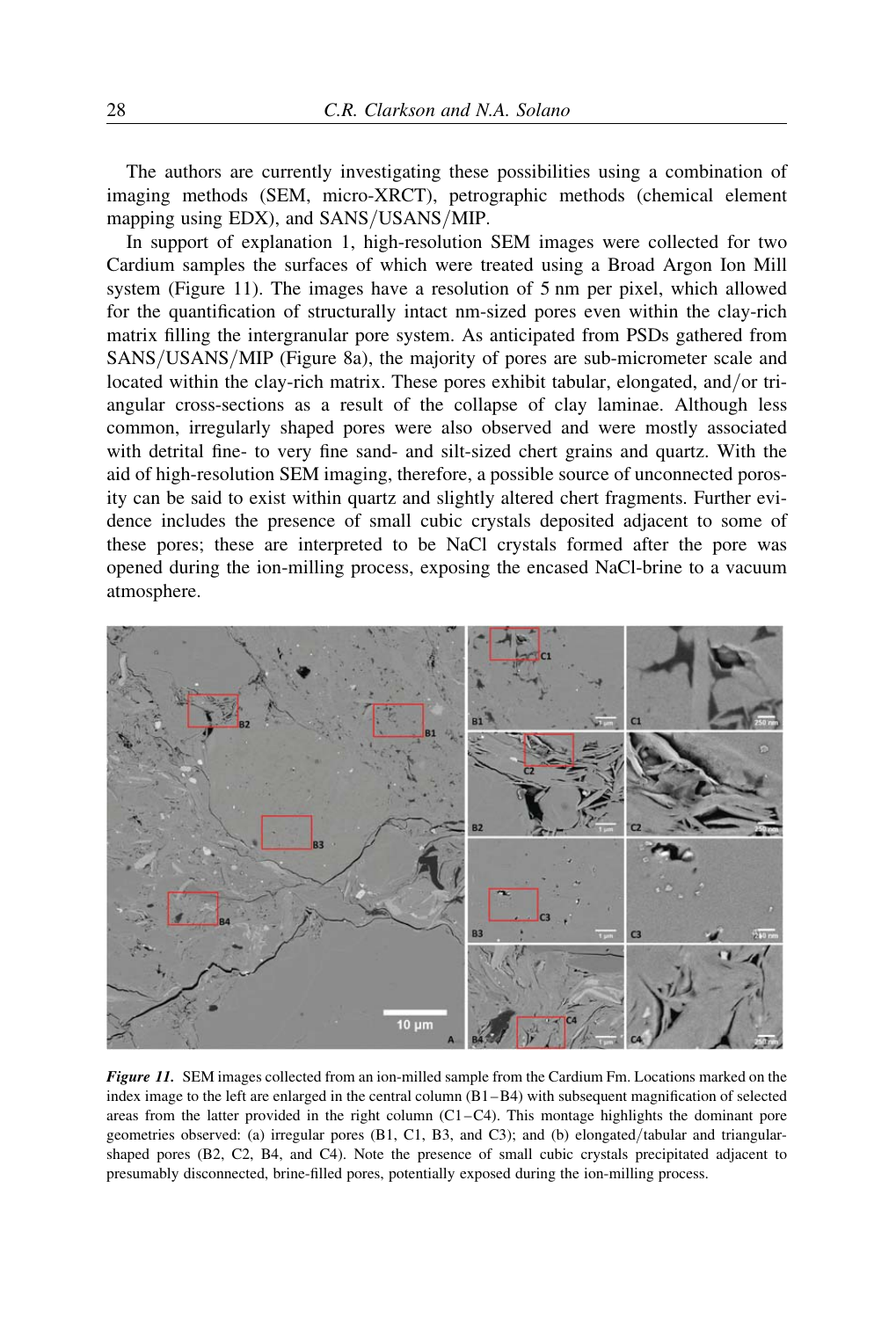In support of explanation 2, chemical element mapping (EDX) was performed of samples analyzed with SANS/USANS to identify rock components possibly affecting SLD calculations. The reason for this investigation is that the SLD is influenced by the spatial distribution and volume fraction of inhomogeneities which give rise to the neutron scattering contrast during a SANS/USANS experiment. The SLD values for rock samples are usually calculated for the solid fraction via XRD-extracted mineralogical compositions, which are then combined with published values of bound coherent neutron scattering lengths for the corresponding atoms within the quantified minerals. A direct consequence of this procedure is that only an average SLD value can be obtained for a given sample; moreover, quantification limits from XRD analysis are usually  $>3\%$  $(w/w)$ , so mineral phases present in smaller quantities cannot be included accurately (if at all) in the analysis. The SLD calculation using this conventional procedure can, therefore, be in significant error for highly heterogeneous rocks. Chemical-element mapping may provide an important source of information to complement the petrographic and mineralogical characterization of these samples.

From EDX mapping of the SANS/USANS samples, four primary components contributing to the neutron scattering contrast were identified: (1) pores (either connected or unconnected); (2) Ti oxide (probably anatase); (3) an ensemble of silicates (quartz, feldspars, clays, etc.); and (4) Fe carbonate (probably siderite). The presence of these four phases partially impairs the usefulness of standard two-phase (pore  $+$  average mineral phase) system models, with direct impact on the quantification of total porosity, PSD, and connected vs. unconnected porosity from the associated datasets. A possible method to address this limitation consists of the characterization of geometry and spatial distribution of these components in the system, which in turn requires greater resolution/quality SEM/EDX datasets. In addition, it would be useful to collect additional datasets using neutron contrast-matching techniques to 'turn off' the scattering signal for each of the individual components, so the problem can be analyzed in terms of a three-phase system (Wu, 1982).

#### 5. Conclusions

Using a combination of SANS/USANS, fluid invasion, and imaging methods, pore structure, accessibility, and connectivity for multiple Cardium Fm. tight oil samples have been investigated. Analysis by SANS/USANS revealed a broad pore-size distribution with pore accessibility varying strongly with pore size. One surprising result was that the accessibility was less for larger pore sizes, although this finding was not inconsistent with the results from mercury intrusion. High-resolution SEM imaging has, in fact, revealed that unconnected pores appear within mineral grains, possibly explaining the SANS/USANS results. The SANS/USANS interpretations may, however, be affected by the assumption of a two-component system (pores  $+$ average mineral phase). Mineral mapping using EDX suggests possible additional components which could affect significantly the SANS/USANS-derived porosity, PSD, and pore-accessibility calculations – a multi-component system will be tested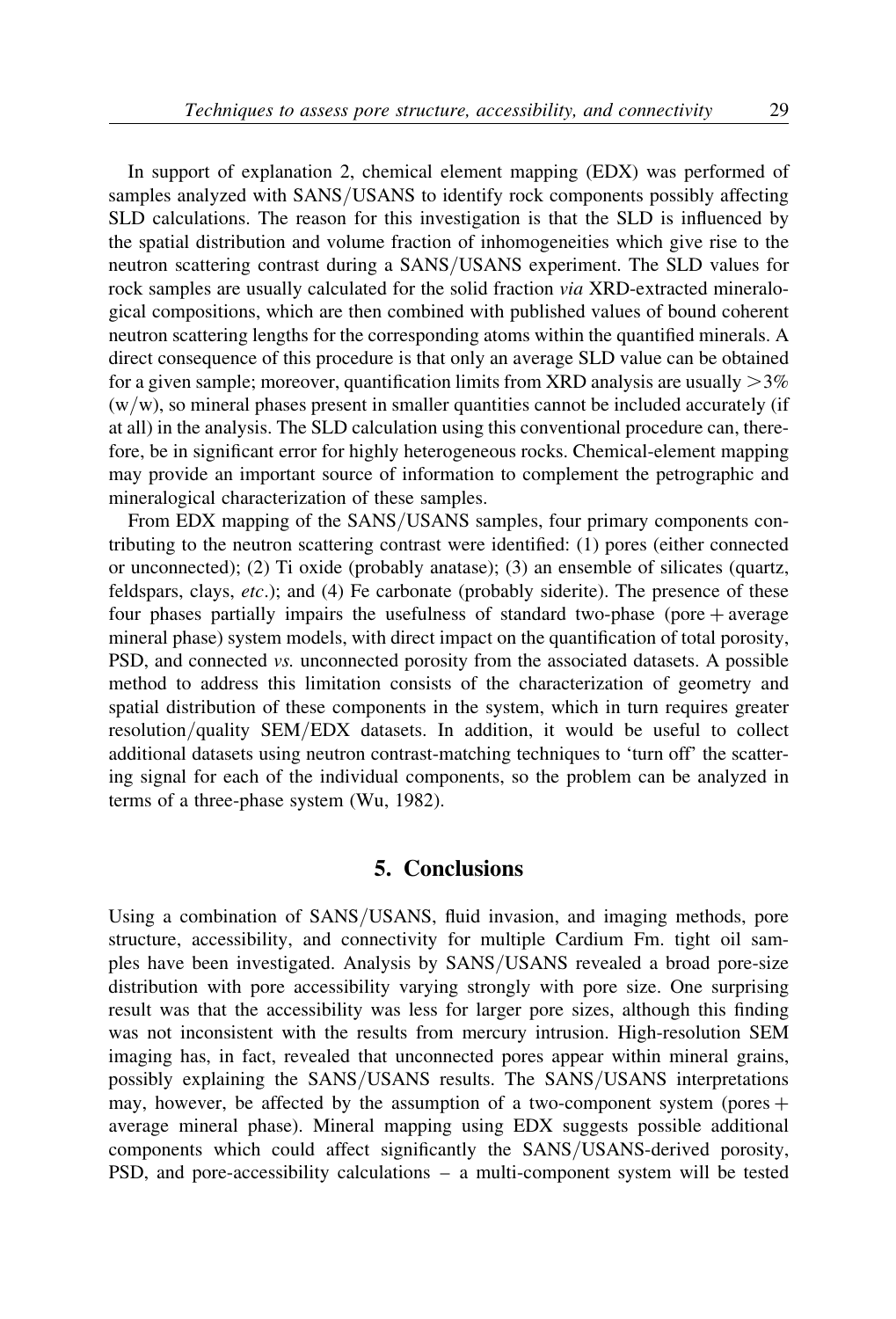in future studies and differences quantified using the more conventional two-component model.

# Acknowledgments

The present research was funded in part by the 'Tight Oil Consortium' (http://tightoilconsortium.com/) at the University of Calgary, and also by the ORNL Postdoctoral Research Associates Program, administered jointly by the ORNL and the Oak Ridge Institute for Science and Education. The elements of this work utilizing the BT-5 instrument at the NCNR were supported in part by the National Science Foundation under agreement No. DMR-0454672. Clarkson thanks Alberta Innovates – Technology Futures, Shell, and Encana for supporting his Chair in Unconventional Gas and Light Oil Research in the Department of Geoscience, University of Calgary, Canada.

#### Guest editor: Thorsten Schäfer

The authors and editors are grateful to anonymous reviewers who offered very helpful input and suggestions. A list of all reviewers is given at the end of the Preface for this volume.

## References

- Bustin, R.M., Bustin, A.M.M., Cui, X., Ross, D.J.K., and Murthy Pathi, V.S. (2008) Impact of shale properties on pore structure and storage characteristics. SPE paper 119892, presented at the Society of Petroleum Engineers Shale Gas Production Conference in Fort Worth, Texas, USA, November 16– 18, 2008.
- Clarkson, C.R. (2013a) Production data analysis of unconventional gas wells: Review of theory and best practices. International Journal of Coal Geology, 109–110, 101–146.
- Clarkson, C.R. (2013b) Production data analysis of unconventional gas wells: Workflow. International Journal of Coal Geology, 109–110, 147–157.
- Clarkson, C.R., Jensen, J.L., and Chipperfield, S. (2012a) Unconventional gas reservoir evaluation: What do we have to consider? Journal of Natural Gas Science and Engineering, 8, 9-33.
- Clarkson, C.R., Freeman, M., He, L., Agamalian, M., Melnichenko, Y.B., Mastalerz, M., Bustin, R.M., Radliński, A.P., and Blach, T.P. (2012b) Characterization of tight gas reservoir pore structure using USANS/SANS and gas adsorption analysis. Fuel, 95, 371– 385.
- Clarkson, C.R., Nobakht, M., Kaviani, D., and Ertekin, T. (2012c) Production analysis of tight-gas and shale-gas reservoirs using the dynamic-slippage concept. SPE Journal, 17, 230–242.
- Clarkson, C.R., Solano, N., Bustin, R.M., Bustin, A.M.M., Chalmers, G.R.L., He, L., Melnichenko, Y.B., Radlin´ski, A.P., and Blach, T.P. (2013) Pore structure characterizaton of North American shale gas reservoirs using USANS/SANS, gas adsorption, and mercury intrusion. *Fuel*, 103, 606–616.
- Javadpour, F., Fisher, D., and Unsworth, M. (2007) Nanoscale flow in shale gas sediments. Journal of Canadian Petroleum Technology, 46, 55–61.
- Jiang, W.T., Peacor, D., Árkai, P., Tóth, M., and Kim, J. (1997) TEM and XRD determination of crystallite size and lattice strain as a function of illite crystallinity in pelitic rocks. Journal of Metamorphic Geology, 15, 267–281.
- Krause, F.F., Collins, H.N., Nelson, D.A., Machemer, S.D., and French, P.R. (1987) Multiscale anatomy of a reservoir: geological characterization of Pembina-Cardium Pool, west-central Alberta, Canada. AAPG Bulletin, 71, 1233– 1260.